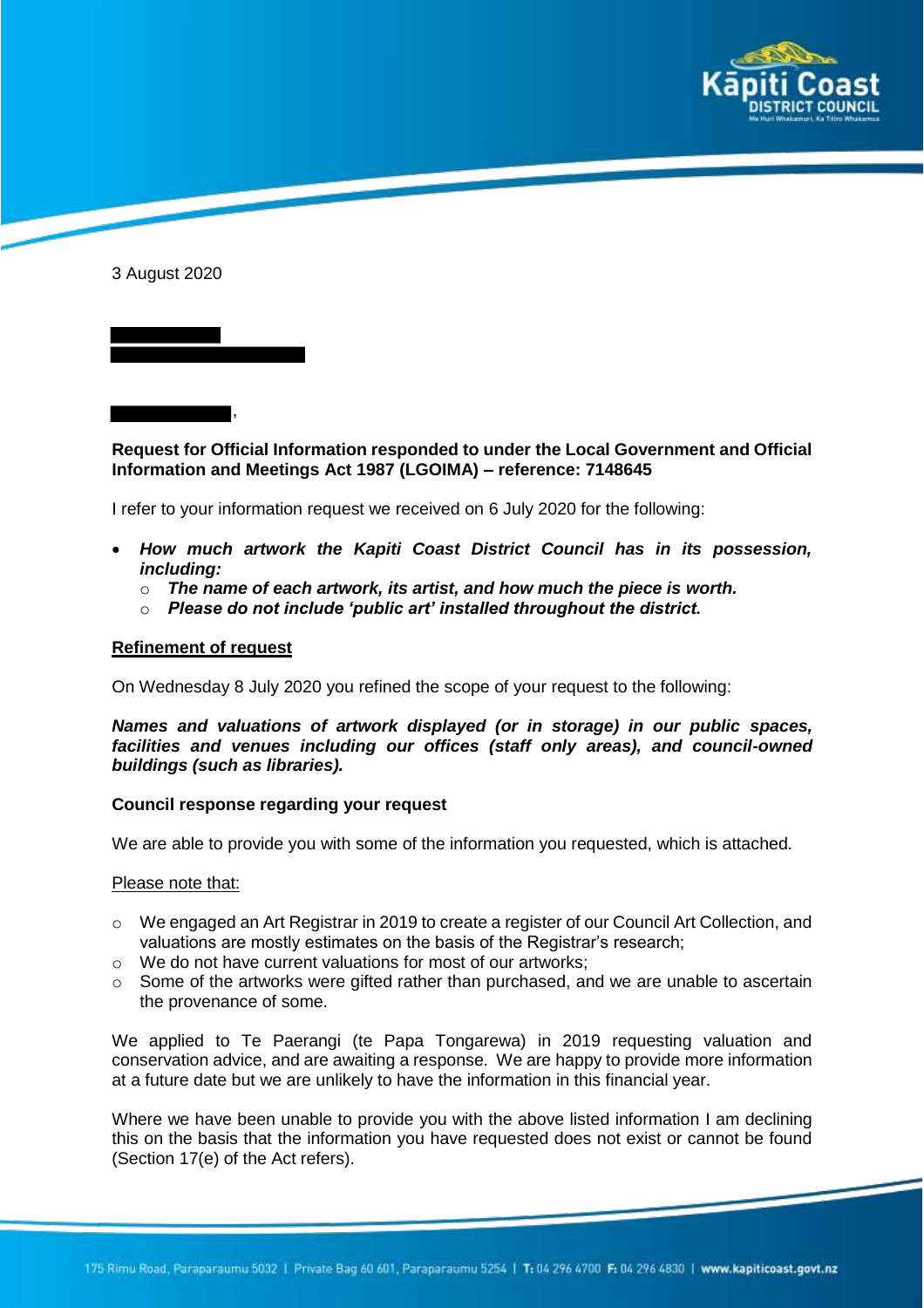

You have the right to request the Ombudsman to review this decision. Complaints can be sent by email to info@ombudsman.parliament.nz, by fax to (04) 471 2254, or by post to The Ombudsman, PO Box 10152, Wellington 6143.

Ngā mihi

 $\frac{1}{2}$ 

**James Jefferson** Group Manager Place and Space Te Kaihautū Takiwā, Waahi hoki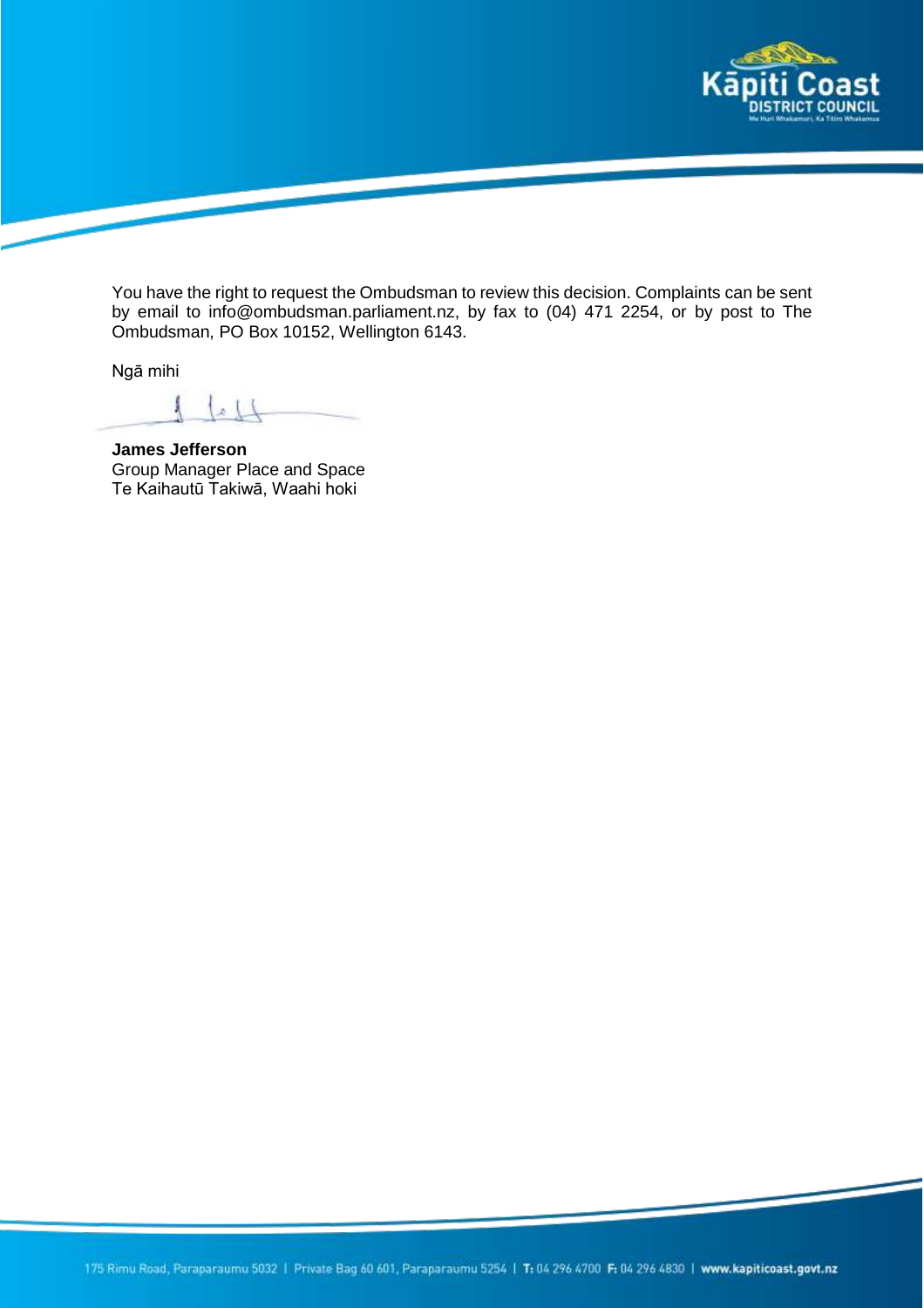| id      | external d name |                                              | Artist type   | Artist/Creator(s)                      | date_made | object_type           | Value                                          |
|---------|-----------------|----------------------------------------------|---------------|----------------------------------------|-----------|-----------------------|------------------------------------------------|
|         | atabase id      |                                              |               |                                        |           |                       |                                                |
| 1018340 | 14              | Carved Harakeke Plank                        | carver/Artist | Alan Wehipeihana                       | 2007      | Carving $\frac{1}{2}$ | 600.00                                         |
| 1018437 | 110             | He Tangata                                   | Carver        | Noel Osbourne                          | 2008      | Carving               | Not valued                                     |
| 1018368 | 41              | Ngā Mana                                     | Artists       | Kāpiti Coast children                  |           | Children's artwork (9 | no appreciable value                           |
|         |                 |                                              |               |                                        |           | ltems)                |                                                |
| 1018380 | 53              | We Love Raumati South                        | Artist        | Raumati South School pupils aged 9-10  | c2002     | Decoration            | no appreciable value                           |
| 1018381 | 54              | Calligraphy                                  | Artist        | not known (Japanese Calligraphy print) | c.1993    | Decoration            | not valued                                     |
| 1018359 | 32              | Musetta - "A Quiet Song"                     | Artist        | Debbie Pointon                         | 2001      | Doll                  | Not valued                                     |
| 1018354 | 27              | <b>Untitled Tukutuku</b>                     | Weavers       | pupils from Otaki College              | 1978      | Framed sculpture      | Gifted to Library: Not valued                  |
| 1018355 | 28              | <b>Untitled Tukutuku</b>                     | Weavers       | pupils from Otaki College              | 1978      | Framed sculpture      | Gifted to Library: Not valued                  |
| 1018362 | 35              | <b>Tararua Tapestry</b>                      | Artist        | Alan Wehipeihana                       |           | Painting              | \$<br>1,000.00                                 |
| 1018443 | 116             | <b>Waikanae River</b>                        | Artist        | Anna Stevens                           | 2000      | Painting              | Not valued                                     |
| 1018411 | 84              | Mata-ariki                                   | Artist        | Anthony Pene                           |           | Painting              | Not valued (gifted to library)                 |
| 1018374 | 47              | Unknown                                      | Artist        | Bodhi Vincent                          |           | Painting              | Not valued (gifted to library)                 |
| 1018366 | 39              | The People- The Land                         | Artist        | <b>Bodhi Vincent</b>                   |           | Painting              | Not Valued                                     |
| 1018351 | 24              | Jacquie C Sturm, Portrait                    | Artist        | Brendan Nolan                          | c2010     | Painting              | Not Valued (Subject is of important historical |
|         |                 |                                              |               |                                        |           |                       | value                                          |
| 1018396 | 69              | Interior of Rangiātea Church in 1851         | Artist        | Claire Tollan                          | ?/10/1955 | Painting              | Not Valued                                     |
| 1018342 | 16              | <b>Culverts at Raumati</b>                   | Artist        | David Waldrom                          |           | Painting              | Not valued                                     |
| 1018408 | 81              | The Whitebaiters                             | Artist        | <b>Ernest Papps</b>                    | c1975     | Painting              | est. value <\$300                              |
| 1018450 | 123             | September Sunshine                           | Artist        | George E. Lewens                       | 1955      | Painting              | est. value <\$685                              |
| 1018446 | 119             | (untitled)                                   | Artist        | <b>Guy Ngan</b>                        |           | Painting              | Not valued                                     |
| 1018353 | 26              | <b>Kupe Coastlines</b>                       | Artist        | John Bevan Ford                        | c2001     | Painting              | Not valued (donation                           |
| 1018365 | 38              | Kāpiti Island from Pukerua Bay               | Artist        | John M. Crump                          |           | Painting              | Not valued: est <\$1200                        |
| 1018413 | 86              | Live Together in Unity                       | Artist        | Josephine Van Den Berg                 |           | Painting              | Not valued                                     |
| 1018363 | 36              | Portrait of Virginia                         | Artist        | Julia Lynch, aka Sister Mary Lawrence  | 1962      | Painting              | Not valued (loaned to Library                  |
| 1018452 | 125             | Triptych                                     | Artist        | Kathy Procter                          |           | Painting              | Not valued                                     |
| 1018343 | 17              | Painting of Kāpiti Island                    | Artist        | Lawrence Leitch                        | Pre. 2001 | Painting              | Not valued                                     |
| 1018398 | 71              | Mrs Nga Kahikatea                            | Artist        | Len Cutten                             | 1979      | Painting              | Est \$300 in 2014                              |
| 1018444 | 117             | Wellington from Tinakori Hills               | Artist        | Malcolm Warr                           |           | Painting              | Not valued                                     |
| 1018404 | 77              | Ōtaki, main street                           | Artist        | Mary Oldham                            |           | Painting              | Not valued                                     |
| 1018350 | 23              | <b>Red Socks</b>                             | Artist        | May Iremonger                          | c1995     | Painting              | Not Valued (donation by artist)                |
| 1018369 | 42              | Paraparaumu/Coastlands Shoppingtown          | Artist        | May Iremonger                          | 1997      | Painting              | Not Valued (donation by artist)                |
| 1018379 | 52              | Outlook                                      | Artist        | Pat M. McGoverin                       |           | Painting              | Not valued                                     |
| 1018410 | 83              | Ōtaki Beach Pavilion                         | Artist        | Rex Marple                             | c1953     | Painting              | Not valued (donation)                          |
| 1018449 | 122             | Untitled                                     | Artist        | Robert Bassant                         |           | Painting              | Not valued                                     |
| 1018375 | 48              | Kāpiti Gates Series 2003                     | Artist        | Rosemary Wehipeihana                   | c2003     | Painting              | Not valued                                     |
| 1018427 | 100             | Elderly Maori Woman with Moko                | Artist        | Russ Keel                              |           | Painting              | Not valued                                     |
| 1018383 | 56              | From Ōtaki Beach                             | Artist        | <b>Ruth Gardiner</b>                   |           | Painting              | Not valued                                     |
| 1018423 | 96              | Midnight                                     | Artist        | Sanjay Theodore                        |           | Painting              | Not formally valued est. c \$760 in 2019       |
| 1018438 | 111             | Hinepoupou, with her Kaitiaki                | Artist        | Sarah Wairau                           | 2006      | Painting              | est <\$350 in 2019                             |
| 1018439 | 112             | Hinepoupou claiming her utu                  | Artist        | Sarah Wairau                           |           | Painting              | est <\$350 in 2019                             |
| 1018440 | 113             | Kahe te Rau o te Rangi warning her elders of | Artist        | Sarah Wairau                           |           | Painting              | est <\$350 in 2019                             |
|         |                 | danger                                       |               |                                        |           |                       |                                                |
| 1018341 | 15              | Hinepoupou                                   | Artist        | Shona Moller                           | c2000     | Painting              | est <\$8000                                    |
| 1018372 | 45              | Wharekohu Bay                                | Artist        | T.M                                    |           | Painting              | not valued                                     |
| 1018349 | 22              | Untitled                                     | Artist        | Tui McLauchlan                         | c1987     | Painting              | \$1,741.77                                     |
| 1018371 | 44              | <b>Education Going to the Dogs</b>           |               | Unknown                                |           | Painting              | Not valued                                     |
| 1018387 | 60              | Untitled                                     | Artist        | Unknown                                |           | Painting              | Not valued                                     |
| 1018445 | 118             | Island Bay, Wellington                       | Artist        | Vincent Duncan                         | 2009      | Painting              | Not Valued. Est c \$1400                       |
| 1018426 | 99              | Sunburst                                     | Artist        | <b>Wendy Masters</b>                   | 1996      | Painting              | Not valued. est <\$400                         |
| 1018348 | 21              | Untitled                                     | Artist        | unknown                                | 2000?     | Painting              | Not Valued                                     |
| 1018442 | 115             | Nocturne                                     | Artist        | Unknown                                |           | Painting              | Not Valued                                     |
| 1018415 | 88              | Children's artworks                          | Artists       | Local School children                  |           | Paintings             | no appreciable value                           |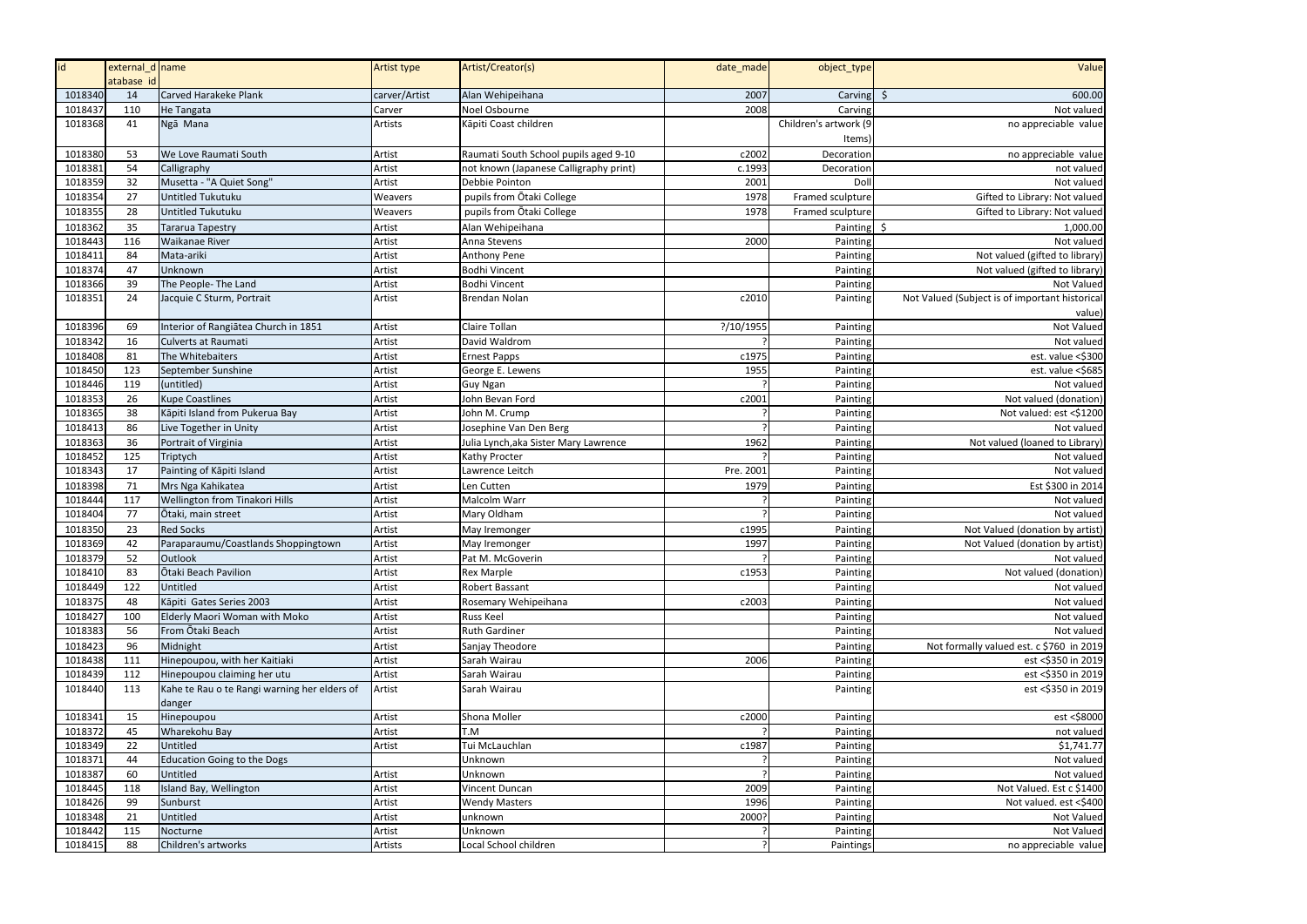| 1018138 | 1<br>$\overline{7}$ | Kāpiti Island 3                                                      | Photographer        | Ian and Linda Reid, Eagle Eye Gallery                         |                      | Photograph                    | \$3,000                  |
|---------|---------------------|----------------------------------------------------------------------|---------------------|---------------------------------------------------------------|----------------------|-------------------------------|--------------------------|
| 1018144 |                     | Mayor & Councillors 2001-04                                          | Record Keeper       | K piti Coast District Council                                 | various              | Photograph                    | not valued               |
| 1018147 | 10                  | Mayor & Councillors 2010-13                                          | Record Keeper       | K piti Coast District Council                                 | various              | Photograph                    | not valued               |
| 1018142 | 5                   | Mayor & Councillors 1992-95                                          | Record Keeper       | K piti Coast District Council                                 | various              | Photograph                    | not valued               |
| 1018143 | 6                   | Mayor & Councillors 1995-98                                          | Record Keeper       | K piti Coast District Council                                 | c1995                | Photograph                    | not valued               |
| 1018145 | 8                   | Mayor & Councillors 2004-07                                          | Record Keeper       | K piti Coast District Council                                 | c2004                | Photograph                    | not valued               |
| 1018146 | q                   | Mayor & Councillors 2007-10                                          | Record Keeper       | K piti Coast District Council                                 | c2007                | Photograph                    | not valued               |
| 1018141 | $\overline{4}$      | Mayor & Councillors 1989-92                                          | Record Keeper       | K piti Coast District Council                                 | c1989                | Photograph                    | not valued               |
| 1018148 | 11                  | Mayor & Councillors 2013-16                                          | Record Keeper       | K piti Coast District Council                                 | c2013                | Photograph                    | not valued               |
| 1018149 | 12                  | Mayor & Councillors 2016-2019                                        | Record Keeper       | K piti Coast District Council                                 | c2016                | Photograph                    | not valued               |
| 1018376 | 49                  | Photograph of HM Queen Elizabeth II                                  | Photographer        | Ronald Woolf                                                  |                      | Photograph                    | not valued               |
| 1018358 | 31                  | Any Portrait in a Storm                                              | Photographer        | Sarah Hunter                                                  | 2001                 | Photograph                    | Not valued               |
| 1018139 | $\overline{2}$      | <k piti="" triptych=""></k>                                          | Artist              | Sonia Savage                                                  |                      | Photograph                    | Not Valued Est. c \$5000 |
| 1018414 | 87                  | <b>Coloured Aerial photographs</b>                                   | Photographer        | <b>Whites Aviation</b>                                        | original negative 21 | Photograph (2 items)          | not valued               |
|         |                     |                                                                      |                     |                                                               | Mar 1956             |                               |                          |
| 1018140 | 3                   | 12 previous mayors                                                   | Record Maker        | Unknown                                                       |                      | various Photograph (12 items) | Not Valued               |
| 1018428 | 101                 | Black and White panoramic photo of Kāpiti<br>Island                  | Photographer        | Unknown                                                       |                      | Photograph                    | not valued               |
| 1018390 | 63                  | <b>Original Arts Stamps</b>                                          | Stamp designer      | David Waldrom                                                 |                      | Print (5 items series         | not valued               |
| 1018370 | 43                  | Original Artwork Stamps                                              | Stamp designer      | David Waldrom                                                 |                      | Print (5 items series         | not valued               |
| 1018373 | 46                  | Persimmons 1979                                                      | Artist              | Glenda Randerson                                              | 1979                 | Print                         | not valued               |
| 1018403 | 76                  | Kāpiti                                                               | Artist              | Nicholas Chevalier                                            | c1868                | Print                         | not valued               |
| 1018364 | 37                  | Geckos                                                               | Artist              | <b>Ruth Gardiner</b>                                          |                      | Print                         | Not Valued               |
| 1018405 | 78                  | Mission Mill, Ōtaki                                                  | Artist              | <b>William Francis Barraud</b>                                |                      | Print                         | Not valued               |
| 1018420 | 93                  | Short wide white Vase                                                | Potter              | <b>Adrian Smart</b>                                           |                      | Sculpture                     |                          |
| 1018422 | 95                  | Brown earthenware vase                                               | Potter              | <b>Adrian Smart</b>                                           |                      | Sculpture                     |                          |
| 1018409 | 82                  | Wharetangata The house of the people                                 | Artist              | Alan Wehipeihana                                              |                      | Sculpture                     | 4000                     |
| 1018424 | 97                  | Charles Dickens bust                                                 | Pottery company     | Bretby                                                        |                      | Sculpture                     | not valued               |
| 1018347 | 20                  | Three Pou                                                            | Carvers             | Chris Gerretzen, Tana Salzmann, Tana                          | c2012                | Sculpture \$                  | 31,643.58                |
|         |                     |                                                                      |                     | Salzmann, Hermann Salzmann                                    |                      |                               |                          |
| 1018406 | 79                  | The Cloak of Tararua                                                 | Artist              | Jennifer Turnbull-Green                                       | c2011                | Sculpture                     | not valued               |
| 1018441 | 114                 | <b>Quiet Waters</b>                                                  | Artist              | Mirek Smíaek                                                  | 1/03/2012            | Sculpture                     | not valued               |
| 1018361 | 34                  | <b>Isaac Tripod</b>                                                  | Sculptor            | Pamella Annsouth                                              | c2001                | Sculpture                     | not valued               |
| 1018425 | 98                  | Memorial sculpture to Annabel McLaren QSM                            | Sculptor            | Pamella Annsouth                                              |                      | Sculpture                     | not valued               |
| 1018407 | 80                  | Unknown                                                              | Sculptor            | Unknown                                                       |                      | Sculpture                     | not valued               |
| 1018419 | 92                  | Kiwi Sculpture                                                       | Sculptor            | Unknown                                                       |                      | Sculpture                     | not valued               |
| 1018421 | 94                  | <b>Blue Jug</b>                                                      | Sculptor            | Unknown                                                       |                      | Sculpture                     | not valued               |
| 1018416 | 89                  | Ōtaki Children's Library Quilt- Big Kids xs                          | Quilter             | Amanda Crawford                                               |                      | Wall art                      | not valued (donation)    |
| 1018382 | 55                  | Kāpiti Sunset Skies                                                  | <b>Fibre Artist</b> | Carolyn Martin-Edge                                           | 2001                 | Wall art                      | not valued               |
| 1018384 | 57                  | <b>Sun Rising</b>                                                    | Artist              | Justine Pritchard                                             | 2001                 | Wall art                      | not valued               |
| 1018397 | 70                  | Portrait of a Maori Man                                              | Artist              | Len Cutten                                                    | 1979                 | Wall art                      | not valued. Est <300     |
| 1018399 | 72                  | RENATA Kawepo                                                        | Artist              | Len Cutten                                                    | .1979.               | Wall art                      | not valued. Est <300     |
| 1018401 | 74                  | Te Rauparaha                                                         | Artist              | Len Cutten                                                    | c.1979.              | Wall art                      | not valued. Est <300     |
| 1018402 | 75                  | Mrs Tangi Ariki                                                      | Artist              | Len Cutten                                                    | c1982                | Wall art                      | not valued. Est <300     |
| 1018417 | 90                  | Kāpiti Sunset                                                        |                     | Ōtaki Spinners Group                                          |                      | Wall art                      | not valued               |
| 1018385 | 58                  | Quilt work after Still life Self-portrait Frances<br><b>Hodgkins</b> | Artist, Artist      | Sheryl Meech, Karen Meston, Karen Meston<br>Columbine McCuish | 2000                 | Wall art                      | not vaued                |
| 1018412 | 85                  | Embroidery of a cat                                                  |                     | Unknown                                                       | 2                    | Wall art                      | not valued               |
| 1018386 | 59                  | Silk/ driftwood wall hanging                                         | Artist              | Unknown                                                       |                      | Wall art                      | not valued               |
| 1018378 | 51                  | untitled                                                             | Artist              | Visual Arts Students K piti campus, Whitireia                 | 2005                 | Wall art                      | not valued               |
|         |                     |                                                                      |                     | <b>Community Polytechnic</b>                                  |                      |                               |                          |
| 1018400 | 73                  | Hoani Te Puna i Rangiriri Taipua                                     | Artist              | Unknown                                                       |                      | Wall art                      | not valued               |
|         |                     |                                                                      |                     |                                                               |                      |                               |                          |